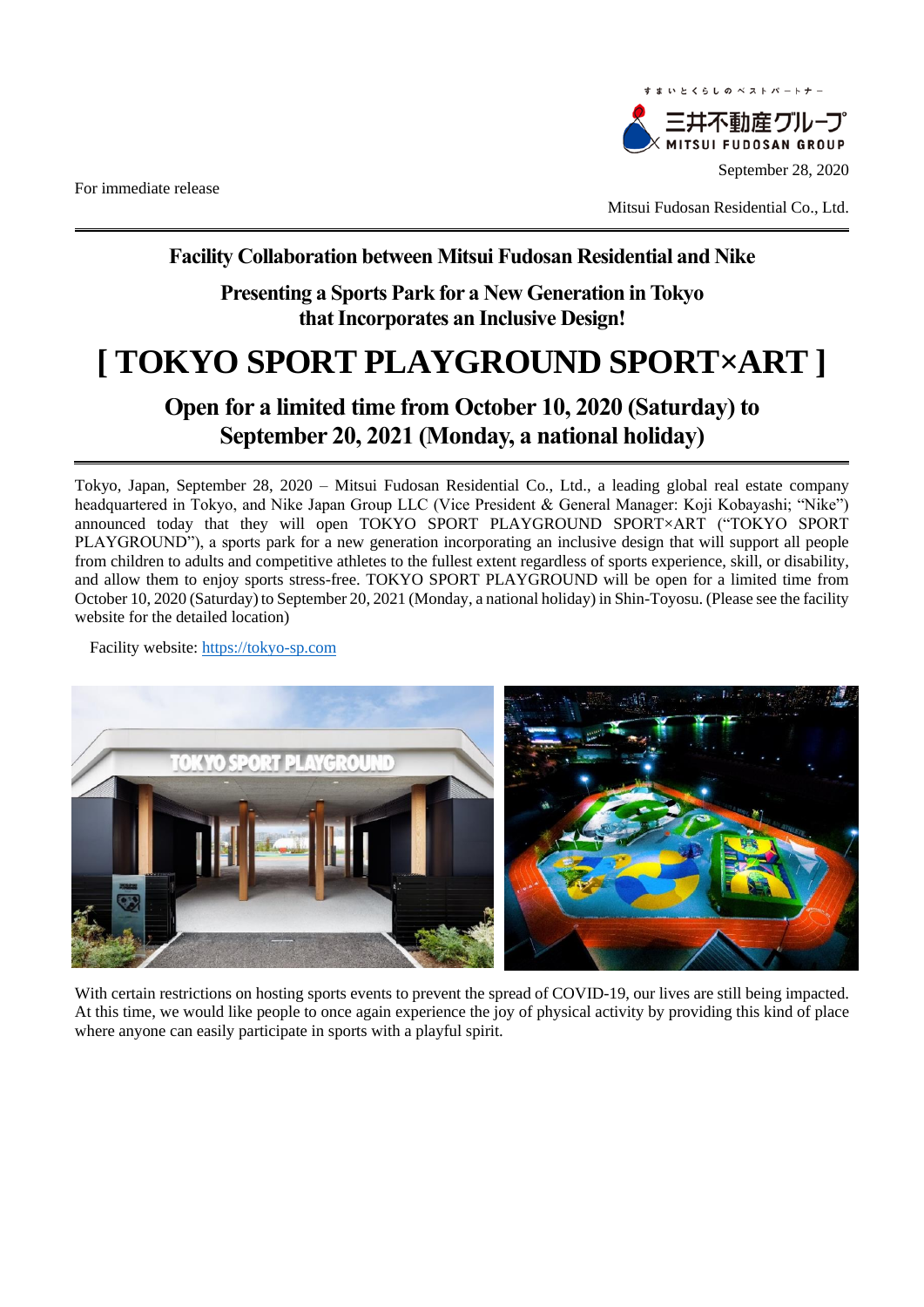#### **■ Intentions and Aspirations of the Facility**

Based on the business philosophy of "get better with age" in which the love for a neighborhood deepens, and the value and joy of living in that neighborhood increases over time, we promote continual neighborhood creation through residential community formation. We attract various facilities and events to the Tokyo Bay area, and support the development of local communities as part of the WANGAN ACTION project.

With the participation of Nike, which is making efforts toward "permeation of sports culture" including planning various sports events, this facility is a collaborative business between both companies that has made those aspirations a reality. Based the issue that Tokyo's parks are overwhelmingly smaller than those of other major world cities, we will open a free sports park that envisions a space where anyone can enjoy sports.

Through this facility, Nike and the Company will aim for the permeation of sports culture in Tokyo starting with Tokyo Bay area and the development of local communities through sports.

#### ■ **Features of the Facility**

#### ① **A sports park for a new generation incorporating an inclusive design**

The blueprint of TOKYO SPORT PLAYGROUND incorporates an inclusive design that will support all people to the fullest extent regardless of age, gender, experience in sports, skill, or disability, and forms an environment that allows them to enjoy sports stress-free.

#### **Areas where wheelchair users can relax comfortably**

Designed with the aim of an environment in which everyone can experience the facility and move around easily, including playground equipment where wheelchair users can enjoy spinning around in circles without getting up from their seats.

#### **Attention given to locker rooms and bathrooms**

A club house fully equipped with gender-neutral bathrooms and shower rooms that are also wheelchair accessible, where attention has been given to ease of use.

#### **An open playground to stir up children's curiosity and creativity**

Alongside playground equipment with fixed functionality, such as slides and horizontal bars, we incorporate playground equipment that activates children's unique and unbridled creativity and kindly supports enjoyable experiences.



#### ② **Will create and operate a sustainable facility based on a limited-time opening**

The floor material in approximately 35% of the facility's total floor area, such as the running track, basketball court and square, uses Nike Grind, which recycles excess manufacturing materials generated in the manufacturing process of Nike products and used products. This is also a sports park in which we have incorporated a sustainable design by, for instance, installing furniture in the lounge space that recycles waste material based on the concept of protecting the global environment as well as the future of sports.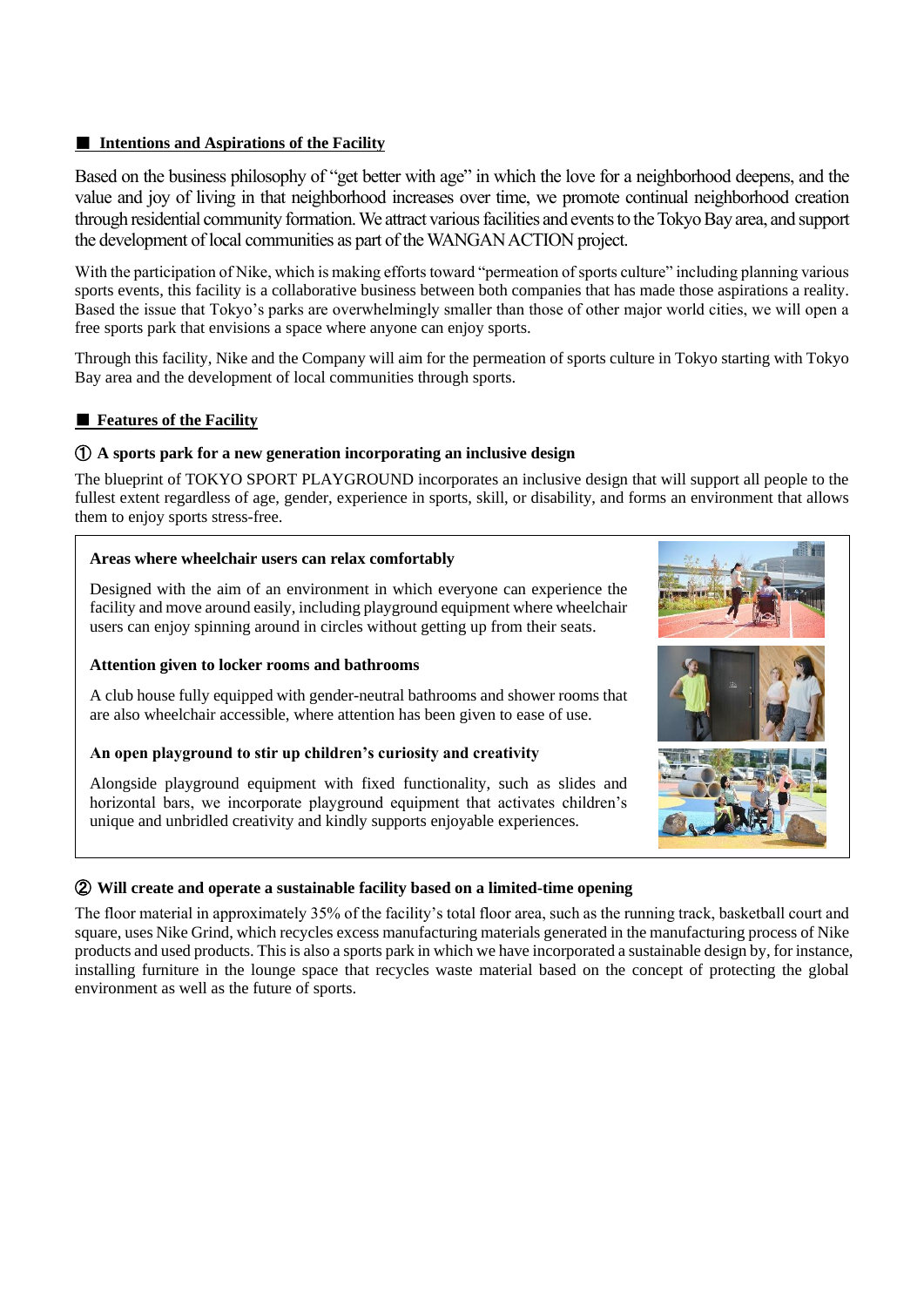#### **Working hard to be plastic-free**

Instead of vending machines, we have installed free water dispensers inside the facility, and work on reducing plastic waste by asking people to bring their own water bottles. Through this initiative, we aim to create an opportunity for each visitor to think even just a little about plastic waste, and take the first step toward a sustainable society.

\* This is an initiative linked with MUJI's "Water That You Pour Yourself"

#### **Attention given to sustainable materials including Nike Grind**

In addition to using Nike Grind in part of the park's floor material, we recycle materials such as boards that had been used as exterior walls of warehouses, etc., waste material generated from home demolition, and wood pallets from industrial waste in the interior materials of the lounge space, tables and chairs, and small items. We work toward sustainability directly by designing a life cycle for products after they stop being used, not just manufacturing and then discarding them.



#### ③ **Designs that take inspiration from six NIKE shoes representing each era**

We convey designs that take inspiration from six NIKE shoes representing each era through graphics in each area, recording NIKE's history within the park.

The design of the running track is inspired by CORTEZ from the 1960s and is entitled "How It All Began,"; the design of the square where the playground equipment is located is inspired by WAFFLE TRAINERS from the 1970s and is entitled "Birth of the NIKE Brand"; the design of the jungle gym is inspired by LAVA HIGH from the 1980s and is entitled "To New Places"; the design of the 3x3 basketball courts are inspired by AIR RAID from the 1990s and is entitled "Spreading Our Wings into the World"; the design of the skateboard plaza is inspired by SB DUNK from the 2000s and is entitled "Where Sports Meet the Street"; and the design of the high platform which offers a view of the park is inspired by AIR MAX from the 2010s and is entitled "The Evolution of Air."

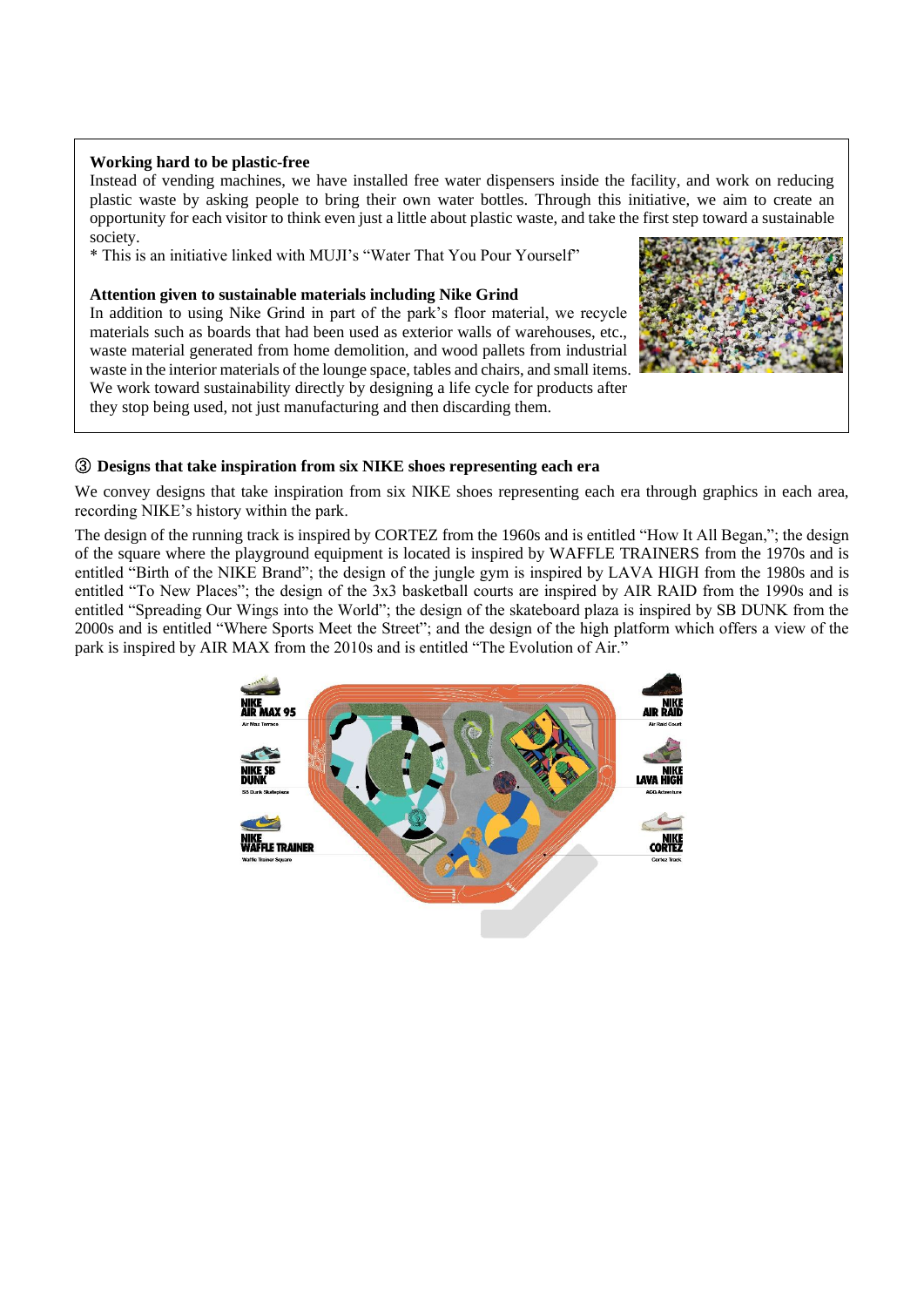#### ■ **Facility Details**

TOKYO SPORT PLAYGROUND is made up of six areas and a club house. In each of the six areas, which are designed with inspiration taken from the six aforementioned NIKE shoes, people can enjoy various sports. The club house is equipped with showers and locker rooms so that people can enjoy the sports comfortably.

## ① **CORTEZ TRACK**

Established in a way that encircles the entire park, the running track, which covers 280 m in one lap, overflows with an extraordinary feeling, from its unique shape to the use of inclines and declines that breaks with convention. The track is decorated with the logo of Nike's predecessor Blue Ribbon Sports, and uses Nike Grind for the floor material.

#### Design Vision: NIKE CORTEZ (1960s)

The most iconic shoes in history. In 1967, when Nike was importing and selling shoes from a Japanese sports maker in America in the form of its predecessor Blue Ribbon Sports, the shoe was made as part of a contract between the two companies. It launched the NIKE brand in 1971, and its relationship with the Japanese sports maker ended. Following that, Nike obtained the trademark rights for CORTEZ in 1974.

## ② **WAFFLE TRAINER SQUARE**

A square where people can enjoy playground equipment overflowing with a playful spirit inspired by nature and various sports. In the square, people can venture past sports genres and enjoy various activities such as yoga and dance. In addition, Nike Grind is used for the floor material.

#### Design Vision: NIKE WAFFLE TRAINER (1970s)

The WAFFLE TRAINER shoes brought a revolutionary idea to running shoes. That idea, which was born in Oregon, was first manufactured in a Japanese factory in 1973. This shoe, featuring a revolutionary design, instantly gained popularity among runners after its release. Even now, it holds a place as a style icon that goes beyond sports, and has appeared in collaborations with Japanese designers forty years later.

## ③ **ACG ADVENTURE**

A three-dimensional jungle gym that takes inspiration from bouldering and makes 360° climbing possible.

#### Design Vision: NIKE LAVA HIGH (1980s)

Starting in the 80s, Nike began to expand into fields outside running and team sports, and launched colorful shoes like LAVA HIGH, which are geared toward outdoor hiking and climbing, and fashionable designs. Following that, it developed them as part of a collection called ACG (All Conditions Gear). Taking inspiration and names from nature-rich resorts all over the world, including in Japan, styles like LAVA HIGH, LAVA DOME, and TAKAO are adored by loyal fans to this day.

## ④ **AIR RAID COURT**

 $\overline{\phantom{a}}$ 

Unique, opposing 3x3 basketball courts with a colorful court design. Full-court play is also possible when both courts are combined.

#### Design Vision: NIKE AIR RAID (1990s)

Starting in the 1990s, basketball took the world by storm. As outdoor basketball courts increase around the world, Nike has been running at the forefront of that craze even in Japan, by for instance creating a court for three-person games in Harajuku called NIKE HOOP-TOWN. Nike designer Tinker Hatfield thought to design shoes for people playing on outdoor courts and created AIR RAID, which combines sturdiness to handle the outdoors with a style beloved by both basketball players and hardcore sneaker fans.











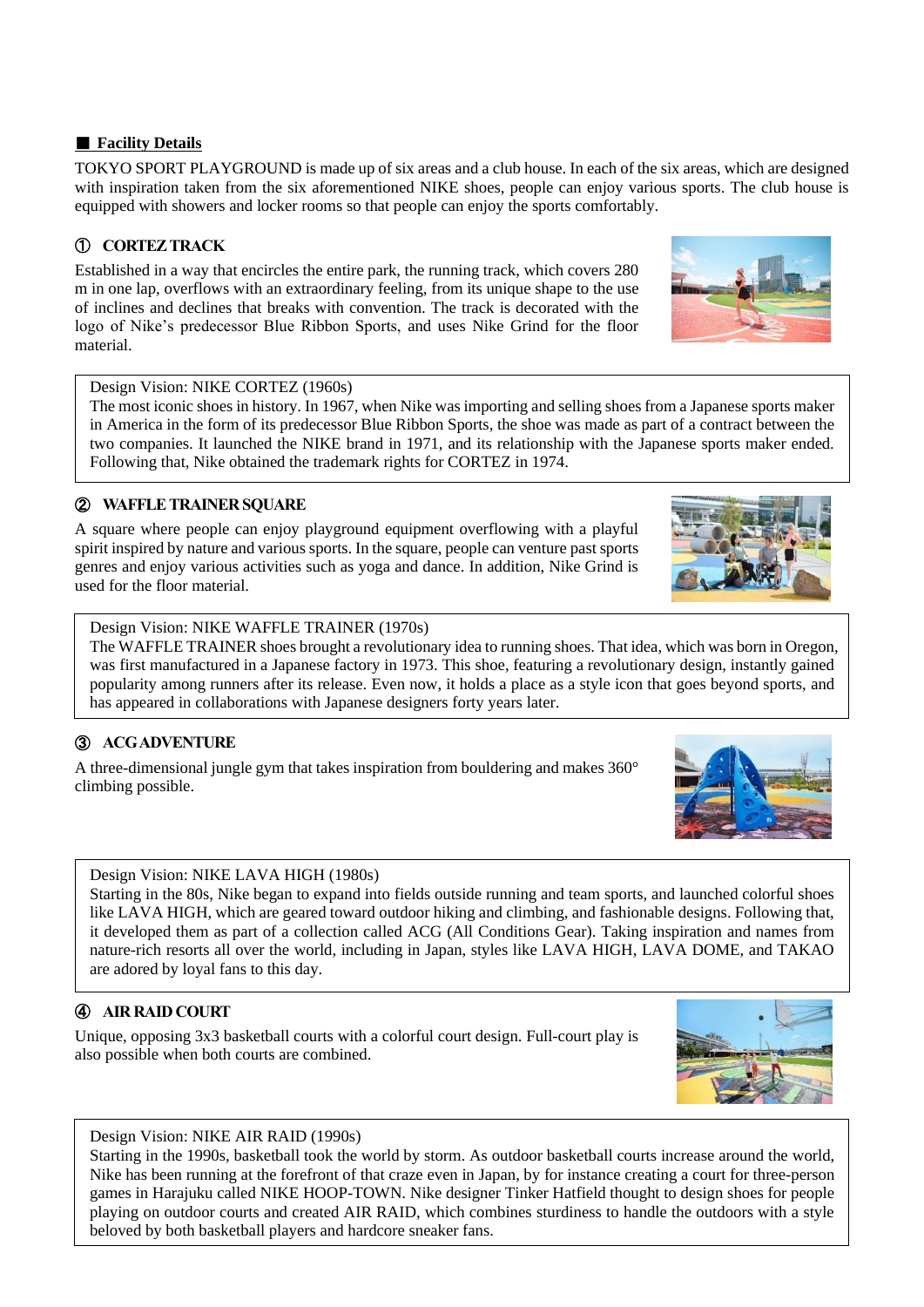### ⑤ **SB DUNK SKATEPLAZA**

A skate plaza packed with every element of the streets, including stairs, ramps, boxes, and rails. The plaza is equipped with rotating playground equipment that can even be enjoyed while seated in a wheelchair, and makes skating fun even for beginners.

#### Design Vision: NIKE SB DUNK (2000s)

Around 2000, skateboarding broke free from the stereotype of being a hobby for outsiders and a child's game and gained international recognition as a sport. On top of that, it transformed into something with tremendous influence on style and culture. Beginning with the DUNK PRO SB collaboration, which was particularly famous, Nike achieved the perfect fusion of sports, street culture, and fashion, which can be seen in the park's design. This marked the start of the golden age of NIKE SB in Japan.

## ⑥ **AIR MAX TERRACE**

A high platform that offers a view of all areas in the park.

## Design Vision: NIKE AIR MAX (2010s)

Although the NIKE AIR mechanism had been installed in products since 1978, the Japanese-made TAILWIND air bag remained merely a built-in feature that wasn't meant to be seen until the birth of AIR MAX on March 26, 1987. After that point, the air bag was improved as years went by, and became an iconic feature of the AIR MAX that is now indispensable for new models. The popularity and evolution of AIR MAX continues to grow, and each year, March 26 is celebrated around the world as Air Max Day.

#### **■ CLUB HOUSE**

The entrance to TOKYO SPORT PLAYGROUND, equipped with a lounge space, reception area, and locker space.



We will periodically offer events and programs in order to promote the development of local communities through the facility.

We are currently planning a free weekly event called Girls' Night hosted by skater Sayaka Takano. Girls' Night is an event that sets aside time in SB DUNK SKATE PLAZA for female skateboarders that have a hard time participating when surrounded only by men, and supports the use of the park with Ms. Takano as the community leader.

Going forward, we plan to gradually hold events not just for basketball and track and field, but for families and children and events in which those with disabilities can also participate.

## **■ Countermeasures against the Spread of COVID-19**

In our efforts to operate the facility while implementing measures in accordance with administrative guidelines, our staff will wear masks, enforce hand washing and hand sanitization, and conduct temperature checks, and panels will be installed on face-to-face counters to prevent droplet transmission so that everyone can use the facility with peace of mind. On the website, we will list the status of congestion inside the facility in real time as reference information for when customers consider using the facility.

We also ask that customers perform a self-check before using the facility.







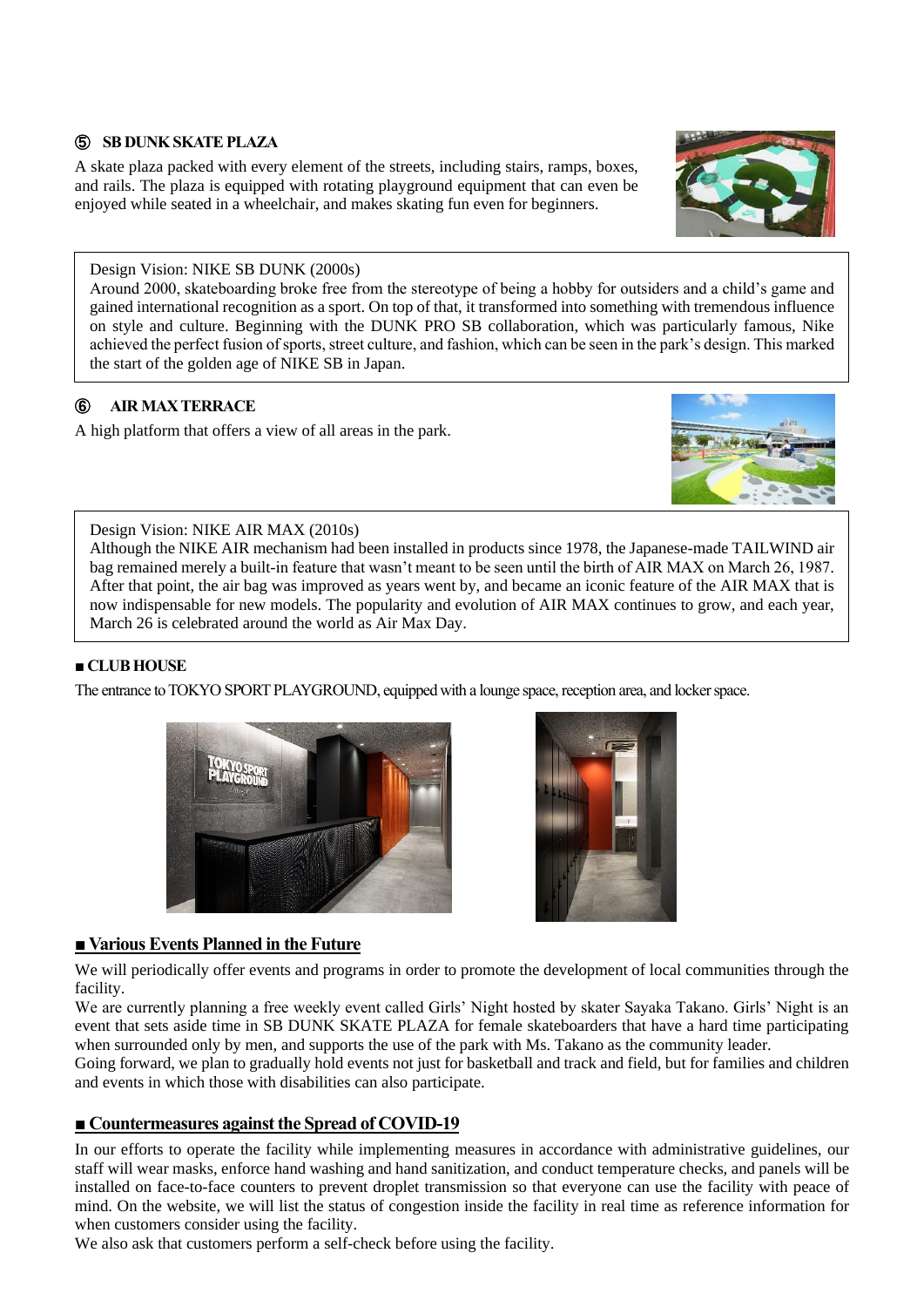## **< Attachment 1 >** 「**TOKYO SPORT PLAYGROUND SPORT × ART Overview of TOKYO SPORT PLAYGROUND**

| Location                           | 4-1, Toyosu 6-Chome, Koto-ku, Tokyo                                                                                                                                                                                                                                                                                                                                                          |
|------------------------------------|----------------------------------------------------------------------------------------------------------------------------------------------------------------------------------------------------------------------------------------------------------------------------------------------------------------------------------------------------------------------------------------------|
| Access                             | Two minutes' walk from the North Exit of Shin-Toyosu Station<br>on the Yurikamome Line<br>Thirteen minutes' walk from Exit 7 of Toyosu Station<br>on the Tokyo Metro Yurakucho Line                                                                                                                                                                                                          |
| Site area                          | 6,995.46 m <sup>2</sup>                                                                                                                                                                                                                                                                                                                                                                      |
| Planning and<br>facility operation | Mitsui Fudosan Residential Co., Ltd.                                                                                                                                                                                                                                                                                                                                                         |
| Planning and design                | Nike Japan Group LLC                                                                                                                                                                                                                                                                                                                                                                         |
| Co-sponsors                        | Tokyo Gas Co., Ltd., Tokyo Gas Real Estate Co., Ltd., MUJI                                                                                                                                                                                                                                                                                                                                   |
| Opening period                     | October 10, 2020 (Saturday) – September 20, 2021 (Monday, a national holiday)                                                                                                                                                                                                                                                                                                                |
| Operating hours                    | Weekdays $15:00 - 21:00$ (Reception closes at 20:00),<br>weekends and national holidays $10:00 - 21:00$ (Reception closes at 20:00)<br>* During events and the New Year's holiday, operating hours may differ, and there<br>will be days when part of the facility will be closed for private events. For details,<br>please check the facility website. URL: https://tokyo-sp.com/#schedule |
| How to access                      | Admission is free. Can be accessed by prior reservation using the Nike mobile app.<br>* Reception will be conducted using the mobile app even for same-day admission.<br>* As a precaution and to prevent the spread of COVID-19, restrictions may be placed<br>on the number of visitors.                                                                                                   |
| Precautions for access             | It is recommended that persons under the age of 13 be accompanied by a parent or<br>guardian (adult) during admission.<br>Persons under the age of 13 who are unaccompanied by an adult must present a<br>usage consent form, which contains the terms of use, at the reception desk.                                                                                                        |
| Website                            | https://tokyo-sp.com                                                                                                                                                                                                                                                                                                                                                                         |

#### **< Attachment 2 > About WANGAN ACTION**

Based on the theme of "delivering happiness to customers after living there," we promote business that simultaneously provides not only the tangible aspects of condominiums, but also the intangible aspects of "fulfilling time" and "richness of spirit." In addition, we are working hard on activities that contribute to the SDGs and new business domains, and intend to vitalize the entire Tokyo Bay area. This is an initiative by Mitsui Fudosan Residential, which supports various activities that allow residents to experience and share enjoyment in a wide variety of fields such as food, sports, art, education, music, and environment in order to form a community with the residents as one and create a neighborhood where they will want to continue living.

The initiatives of TOKYO SPORT PLAYGROUND SPORT×ART and WANGAN ACTION will come together as one. URL :<http://wangan-action.jp/>